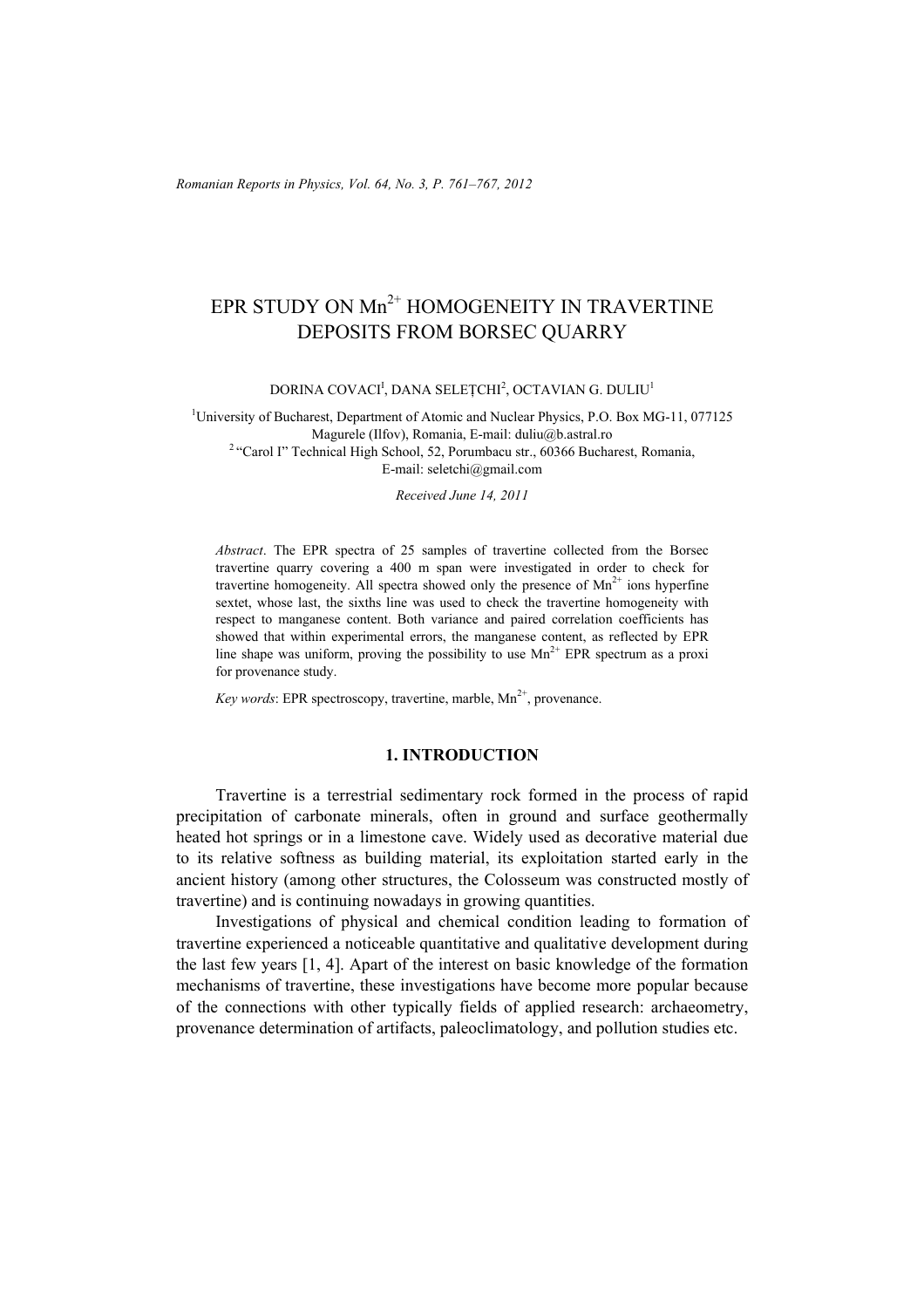Even both petrography and compositional analysis had given satisfactory results, sometimes used together as complementary investigation techniques, Electron Paramagnetic Resonance (EPR) spectroscopy proved to be a reliable method in limestone, travertine and marble characterization [1–5]. EPR measurements are cheaper, less time consuming, the powder samples used are not destroyed and can also be analyzed by other techniques [6, 7].



Fig. 1 – A typical X band, room temperature, EPR spectrum of  $Mn^{2+}$  ions in marble, displaying the typical hyperfine sextet, each component spitted into two fine structure lines (Duliu *et al.* unpublished results).

The use of EPR spectroscopy is based upon the existence of some paramagnetic centers in the sample, the most ubiquous being  $Mn^{2+}$  and  $Fe^{3+}$  ions which generally substitute  $Ca^{2+}$  ions in calcium carbonate lattice. The presence of both  $Mn^{2+}$  and Fe<sup>3+</sup> ions, due to their distinct paramagnetic behavior, make the mineral suitable to EPR investigation. The characteristic  $Mn^{2+}$  fine and hyperfine structure can be used to study the microscopic interaction of the host lattice with the impurity ions. Spectral investigation on carbonate minerals is useful in solving sedimentary petrology problem of  $Mn^{2+}$  concentrations and its distribution within the corresponding mineral structure during crystallization. At the same time, the characteristic EPR spectra of  $Mn^{2+}$  ions in calcite, consisting of six hyperfine structure line, each of them split into two fine structure doublet (Fig. 1), are characteristic of the physical–chemical conditions at the time of rock formation, and hence, could be considered as a fingerprint of considered deposits.

The potential of EPR spectroscopy in determining the provenance of limestone, travertine, and marble from historic artifacts was successfully used in the past years, provided that some statistical methods of data processing such as correlation analysis or principal component analysis were used in tandem [8–11].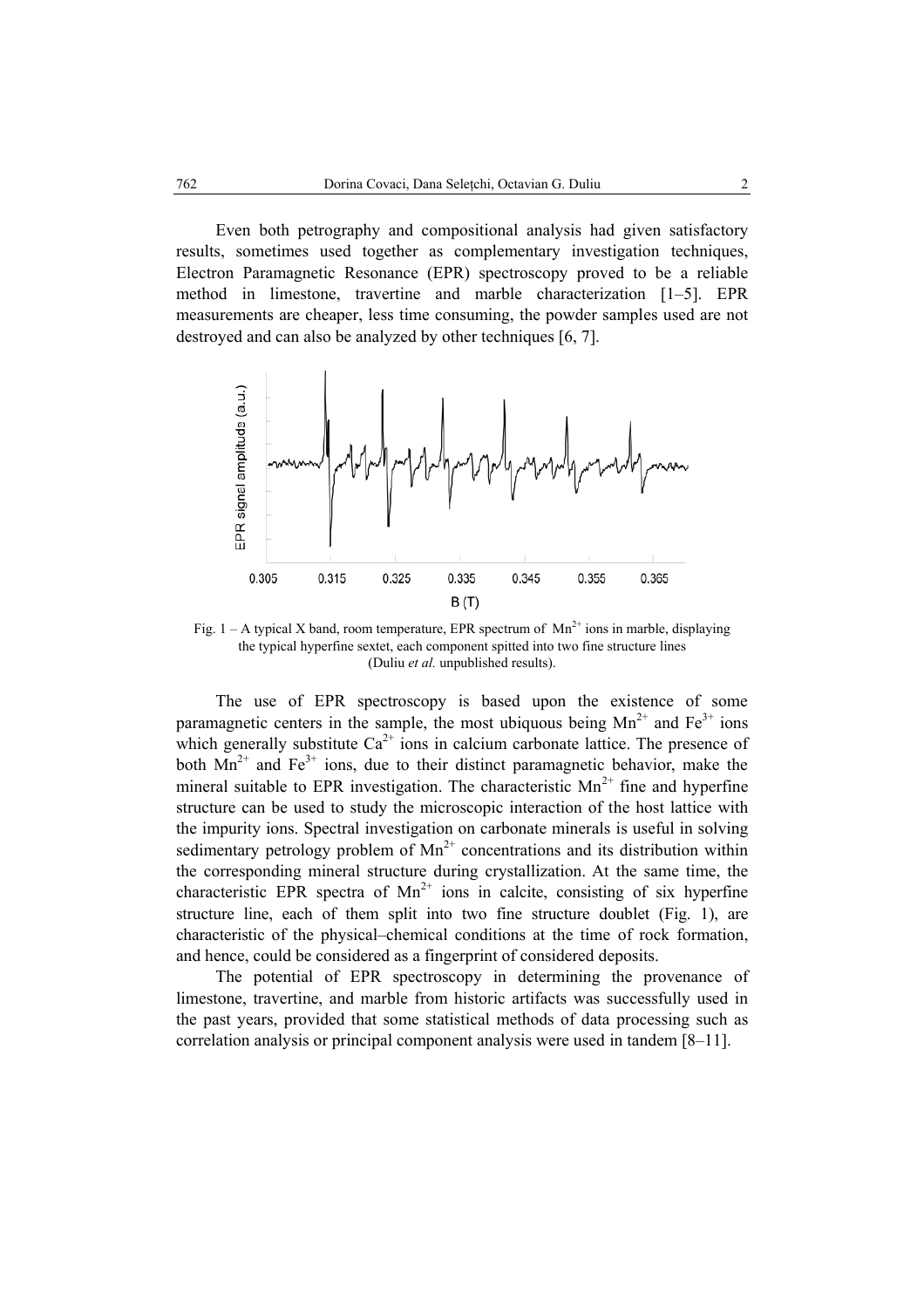A provenance study gives confident results provided that the possible source of building material proved to be enough uniform of if its variability is well documented. Among the other proxies suitable to estimate rock formation homogeneity,  $Mn^{2+}$  EPR spectrum could be of interest, by taking into account the sensitivity of resonance line to manganese content. Although  $Mn^{2+}$  EPR spectra could not be used to determine manganese absolute concentration, the variability of line widths or line shape could be very well correlated with manganese content.

At its turn, the variability of line shape could be investigated by using univariate statistics analysis procedure such as one-way ANOVA [12], technique designed to test, at which extent, more samples taken from the same formation, are similar or not. If sample sizes are equal, there is no need for samples to be normally distributed and have similar variances. In our case, samples were represented by the numeric data representing the EPR spectrum of the sixths  $Mn^{2+}$  ions line in 20 specimens of travertine collected from Small Borsec Travertine Quarry (Fig. 2).



Fig. 2 – Geographical location of Borsec travertine quarry. A circle marks collecting zone.

Hence, the present work has been undertaken with the idea of collecting more information regarding the uniformity of  $Mn^{2+}$  EPR spectra of Romanian travertine. This is seen as a first step of establishing a data base for EPR spectrum of travertine and marble from different quarries in Romania.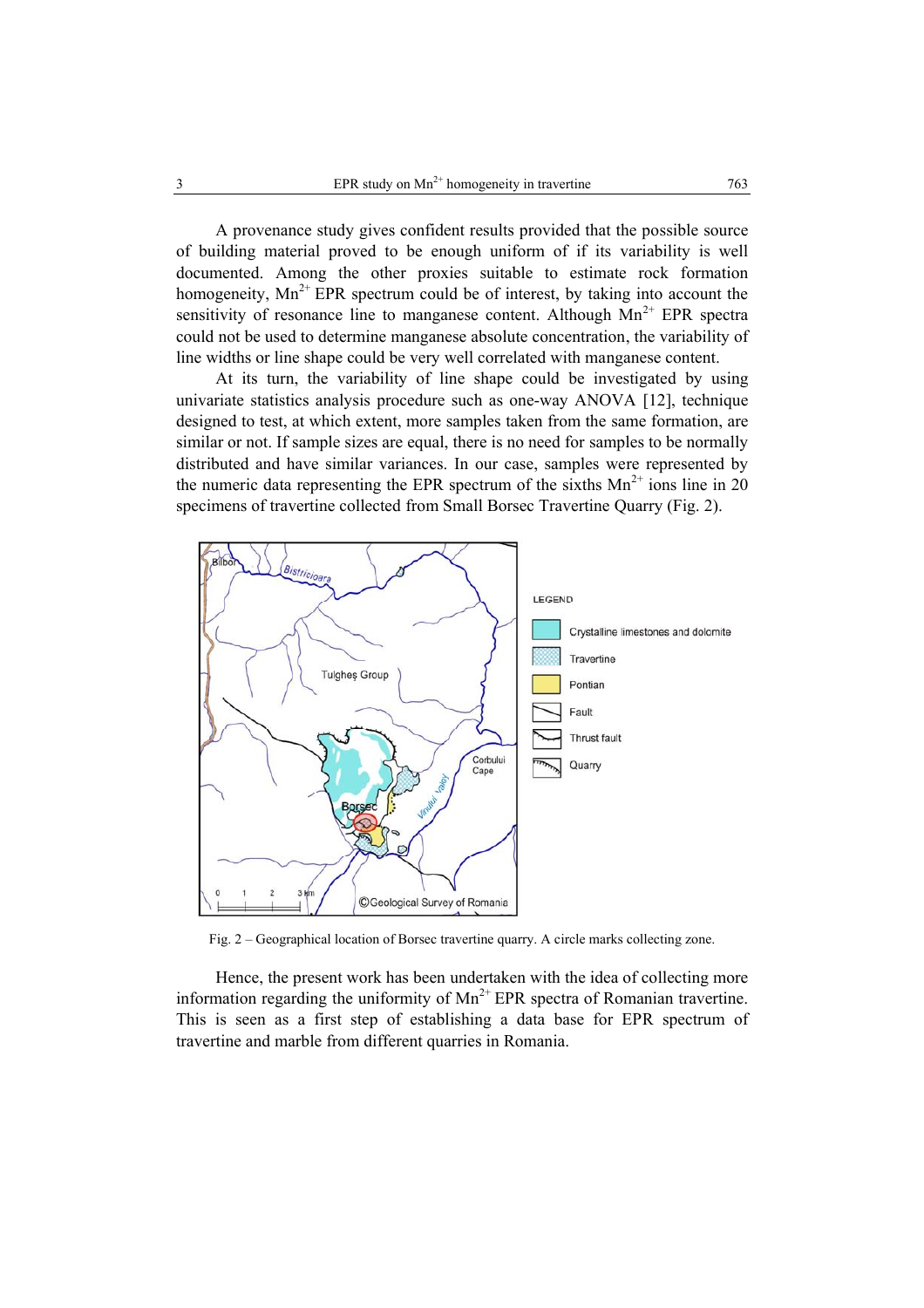### **2. MATERIALS AND METHODS**

### 2.1. TRAVERTINE SAMPLES

The travertine used in this study was sampled from the Romanian travertine quarry in Borsec. Surrounded by four mountain chains, two of orogenetic origin: Bistrita and Ceahlău Mountain and two of volcanic origin: Călimani and Gurghiu Mountains, all neighbor to Borsec areas have a multitude of mineral water springs, some of them containing calcium and magnesium carbonates. The area is rich in deposits of crystalline limestone, dolomite and travertine, the last one being industrially exploited through a quarry. The geological map of the area is presented in Fig. 2.



Fig. 3 – The experimental X band, room temperature, EPR spectrum of  $Mn^{2+}$  ions in Borsec travertine. The inset illustrate the fine structure of the sixth resonance line further used in this study to verify at which extent the travertine is homogenous with respect to manganese content.

The samples were collected from the entire working front of the travertine quarry, measuring about 400 m, at uniform distances (40 samples  $\times$  10 m distance between samples). After collection, the samples were manually ground by using a bronze hammer on a bronze plate in order to avoid any iron contamination. Then, a second stage grinding in an agate mortar was performed to reach the highest possible homogeneity.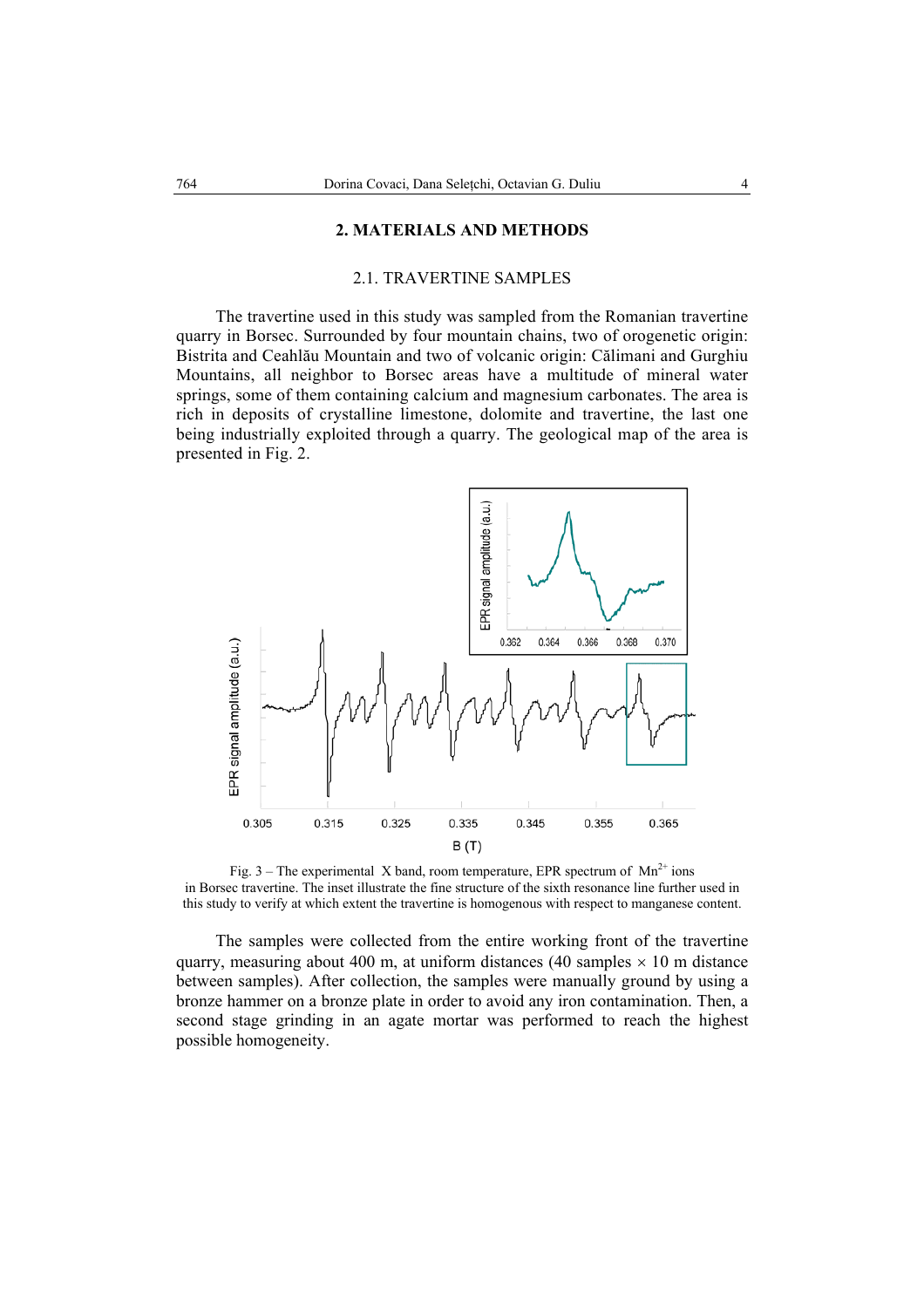#### 2.2. EPR MEASUREMENTS

All measurements were performed at room temperature by using an X-band JEOL JES-ME spectrometer provided with a PCI-9221 (ADLink Corporation, Taiwan, ROC) multifunctional acquisition board. A proprietary soft written in C# was used to control the magnetic field sweep as well as to acquire the EPR spectra. In order to maximize the signal to noise ratio, we have used the multiple acquisition technique, so that each point of the experimentally recorded spectrum consisted of an average of 200 measurements*.* Further, recorded spectra were stored as .csv format files, to be easily imported in MS Excel<sup>TM</sup> or in other media for advance digital processing and graphic plotting



Fig.  $4-$  The magnetic field dependence of the variance of the sixths EPR resonance line of Mn<sup>2+</sup> ions in the travertine collected from Borsec travertine quarry.

A typical spectrum of  $Mn^{2+}$  ions in travertine as recorded in the above mentioned conditions is reproduced in Fig. 3. Regarding all rerecorded spectra it is worth mentioning the total absence of any broad line specific to  $Fe<sup>3+</sup>$  ions.

# **3. RESULTS AND DISCUSSION**

Literature data [2, 3, 7, 8] had emphasized two methods of determining the specificity of  $Mn^{2+}$  like impurity in natural carbonates: calculating the fine structure splitting of the first resonance line or studying the shape of the sixth absorption line as an expression of  $Mn^{2+}$  concentration.

In our case, as the  $Mn^{2+}$  was enough high so that the fine structure of the first resonance line to be occulted, we have analyzed the sixths line whose fine structure was well represented on the all spectra (Fig. 3, inset).

At a carefully examination, we have remarked that when normalizes do their mass, the EPR spectra of all samples were almost indistinguishable. For this reason, we have restrained our analysis to only 20 samples collected at equal intervals of 20 m.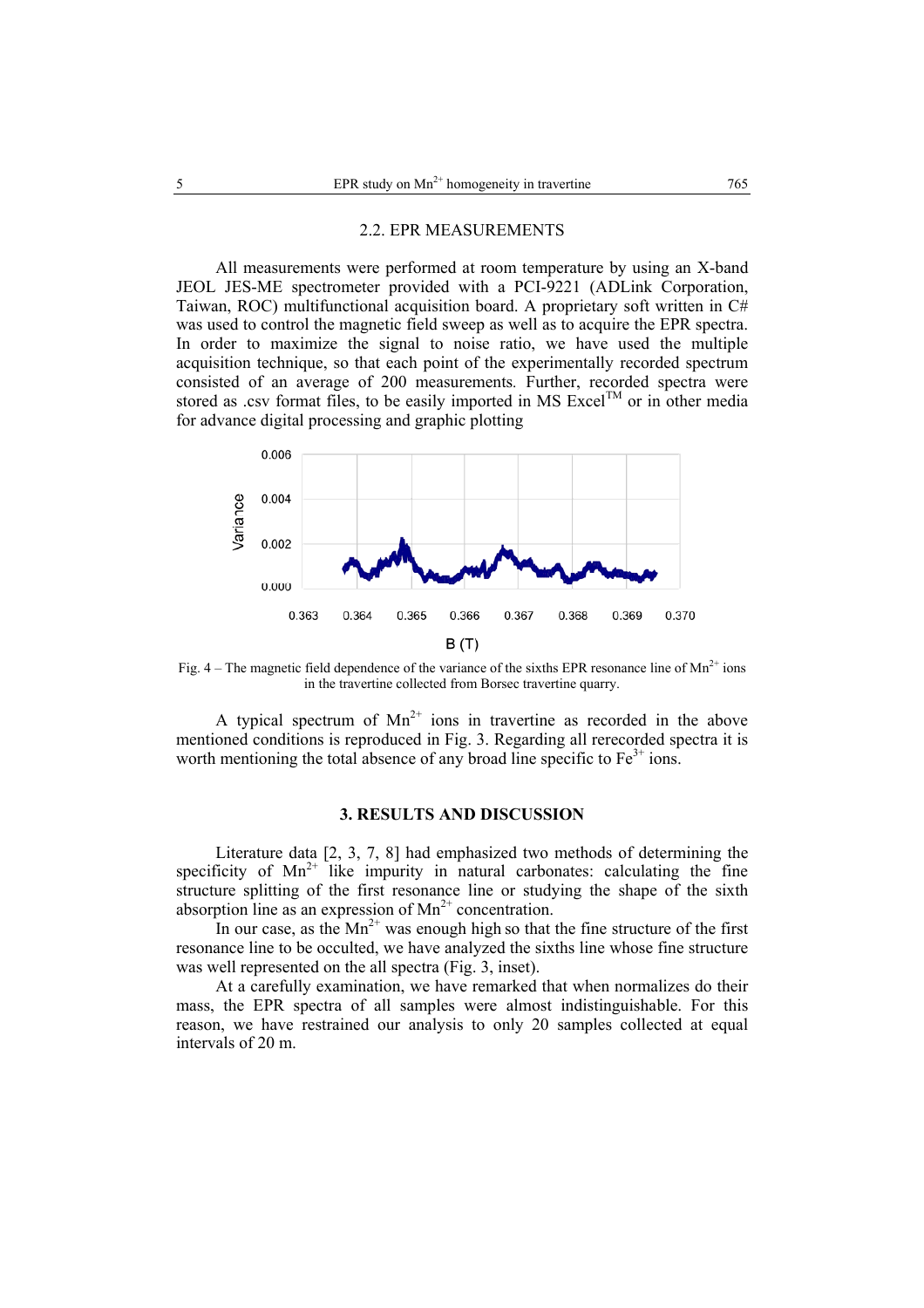Further, to evidence any differences between samples, we have computed the variance corresponding to the sixths  $Mn^{2+}$  resonance line, as mentioned above, whose graphic dependence on the magnetic field is presented in Fig. 4. As it can be seen from this figure, the variance for the entire set of data presents an almost constant low value, meaning that the chosen segment of spectra is almost identical for all samples.

A one-way ANOVA test performed by means of PAST software [13] has showed that all considered spectra are coincident with a probability of 90%  $(p < 0.1)$ .

To verify at which extent this similarity has a random character, we have calculated the correlation matrix for all pairs of samples, by taking into account the sixth resonance line shape like similitude criterion. The numerical values of the parametric correlation coefficient *r* as well as of the non-parametric Spearman's ρ correlation rank [12, 13] varied randomly between 0.9722 and 0.9965, without any dependency on the sample position with respect to quarry.

In these conditions we came to the conclusion that, with respect to  $Mn^{2+}$  ions content, the Boresc travertine quarry, within the investigated area, appears to be homogenous.

It must be pointed out that the purpose of this study was restrained only to investigate at which extent the data obtained by means of EPR spectroscopy could be used in further provenance study. As the travertine Borsec quarry showed to be enough homogenous, this kind of study would be extended in a next future to other limestone and marbles quarries in order to get a more confident answer regarding the ability of the EPR spectroscopy to be used in provenance study, as well as, to create an extensive database.

## **4. CONCLUDING REMARKS**

By using both one-way Analyse of Variance (ANOVA) and Correlation Analysis of the line shape of the sixths resonance line of  $Mn^{2+}$  EPR spectrum in 20 samples of travertine covering a 400 m span of Borsec travertine quarry, we evidenced an almost identity of investigated samples with respect to manganese content. If this peculiarity could be also evidenced for other quarries of limestone or marble, then the EPR spectrum of  $Mn^{2+}$  ions in natural carbonates could be considered as an appropriate proxy for provenance studies.

*Acknowledgements*. This work was done within University of Bucharest, Doctoral School (Grant 16513/FIZICA/11). We wish to thanks to Constantin Costea of the Geological Survey of Romania for his interest in this study.